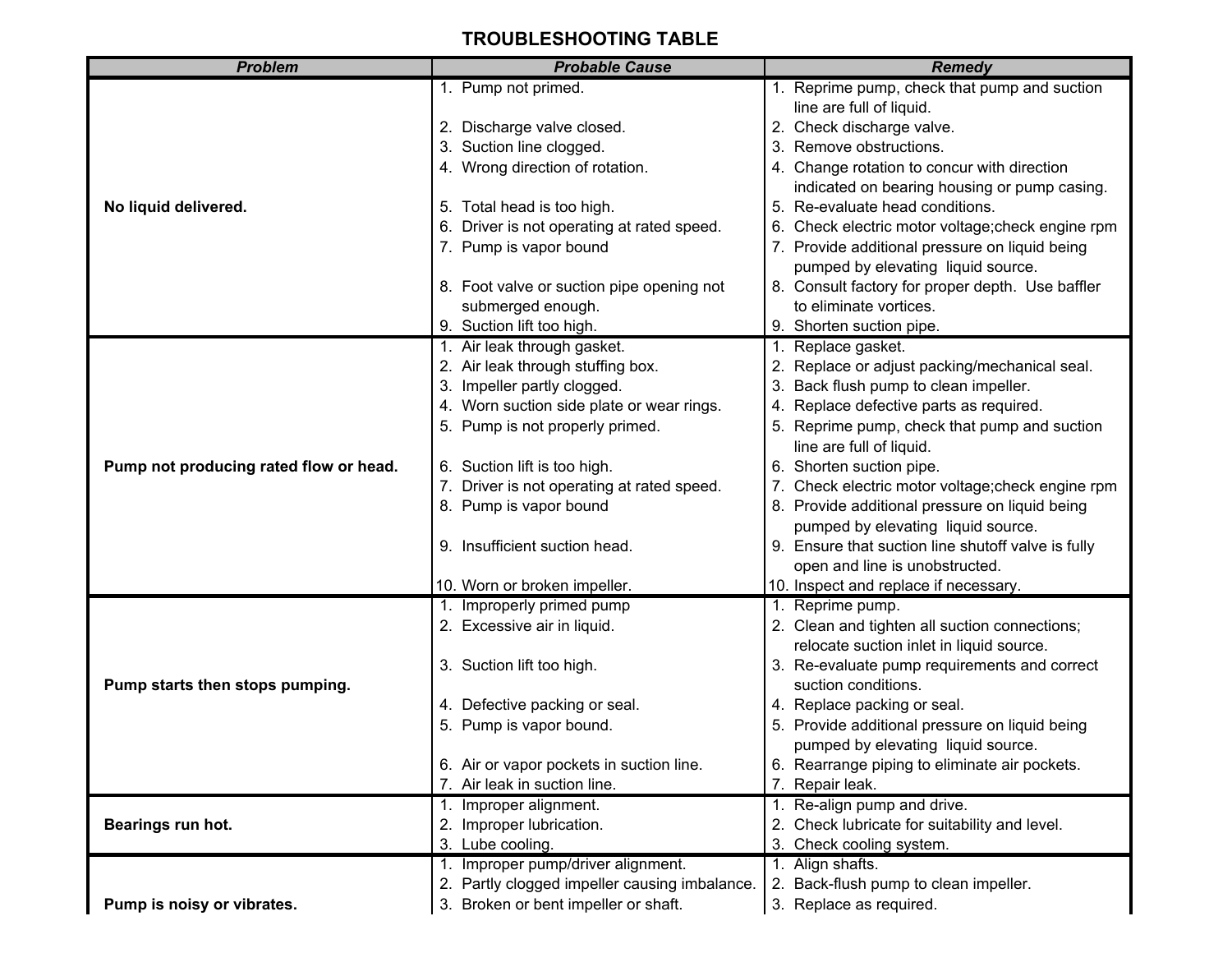| <b>Problem</b>                          | <b>Probable Cause</b>                          | <b>Remedy</b>                                     |
|-----------------------------------------|------------------------------------------------|---------------------------------------------------|
|                                         | 4. Foundation not rigid.                       | 4. Tighten bolts of pump and motor or adjust      |
|                                         |                                                | stilts.                                           |
|                                         | 5. Worn bearings.                              | 5. Replace.                                       |
| Pump is noisy or vibrates (cont.).      | 6. Suction or discharge piping not anchored or | 6. Anchor per Hydraulic Institute Standards       |
|                                         | properly supported.                            | Manual recommendation.                            |
|                                         | 7. Pump is cavitating.                         | 7. System problem.                                |
|                                         | 1. Packing gland improperly adjusted.          | 1. Tighten gland nuts.                            |
| <b>Excessive leakage from stuffing</b>  | 2. Stuffing box improperly packed.             | 2. Check packing and repack box.                  |
| box/seal chamber.                       | 3. Worn mechanical seals.                      | 3. Replace worn parts.                            |
|                                         | 4. Overheating mechanical seal.                | 4. Check lubrication and cooling lines.           |
|                                         | 5. Shaft sleeve scored.                        | 5. Remachine or replace as required.              |
|                                         | 1. Head lower than rating; pumps too much      | 1. Consult factory. Install throttle valve, trim  |
|                                         | liquid.                                        | impeller diameter.                                |
|                                         | 2. Speed is too high.                          | 2. Electric motor wiring is wrong. Replace motor. |
|                                         | 3. Wrong direction of rotation.                | 3. Check wiring diagram.                          |
|                                         | 4. Impeller is clogged.                        | 4. Back flush pump to clean impeller.             |
|                                         | 5. Impeller is binding.                        | 5. Relieve strain on casing; adjust impeller      |
| Motor requires excessive power.         |                                                | clearance.                                        |
|                                         | 6. Driver and pump are misaligned.             | 6. Realign driver with pump.                      |
|                                         | 7. Power frame shaft is bent.                  | 7. Repalce shaft.                                 |
|                                         | 8. Worn suction side plate or wear rings.      | 8. Replace defective parts as required.           |
|                                         | 9. Liquid heavier than expected.               | 9. Check specific gravity and viscosity.          |
|                                         | 10. Stuffing box too tight.                    | 10. Readjust packing. Replace if worn.            |
|                                         | 11. Rotating parts bind.                       | 11. Check internal wearing parts for proper       |
|                                         |                                                | clearances.                                       |
|                                         | 1. Air leaks in suction line.                  | 1. Clean and tighten all suction connections;     |
|                                         |                                                | relocate suction inlet in liquid source.          |
|                                         | 2. Suction strainer is clogged.                | 2. Clean debris from strainer.                    |
|                                         | Suction lift is too high.                      | Re-evaluate pump requirements and correct         |
| Pump fails to prime or loses its prime. |                                                | suction conditions.                               |
|                                         | 3. Defective priming valve.                    | 3. Replace valve.                                 |
|                                         | 4. Defective packing or seal.                  | 4. Replace packing or seal.                       |
|                                         | 5. Self-Priming Pump                           | 5. Fill pump housing with liquid. Open the        |
|                                         |                                                | discharge gate valves to evacuate air.            |
|                                         | 1. Excessive air in liquid.                    | 1. Clean and tighten all suction connections;     |
|                                         |                                                | relocate suction inlet in liquid source.          |
|                                         | 2. Driver is not operating at rated speed.     | 2. Check electric motor voltage; check engine rpm |
|                                         | 3. Wrong direction of rotation.                | 3. Change rotation to concur with direction       |
|                                         |                                                | indicated on bearing housing or pump casing.      |
| Insufficient pressure.                  | 4. Total head is too high.                     | 4. Re-evaluate head conditions.                   |
|                                         | 5. Worn suction side plate or wear rings.      | 5. Replace defective parts as required.           |
|                                         | 6. Broken or bent impeller or shaft.           | 6. Replace as required.                           |
|                                         | 7. Air leak through gasket.                    | 7. Replace gasket.                                |